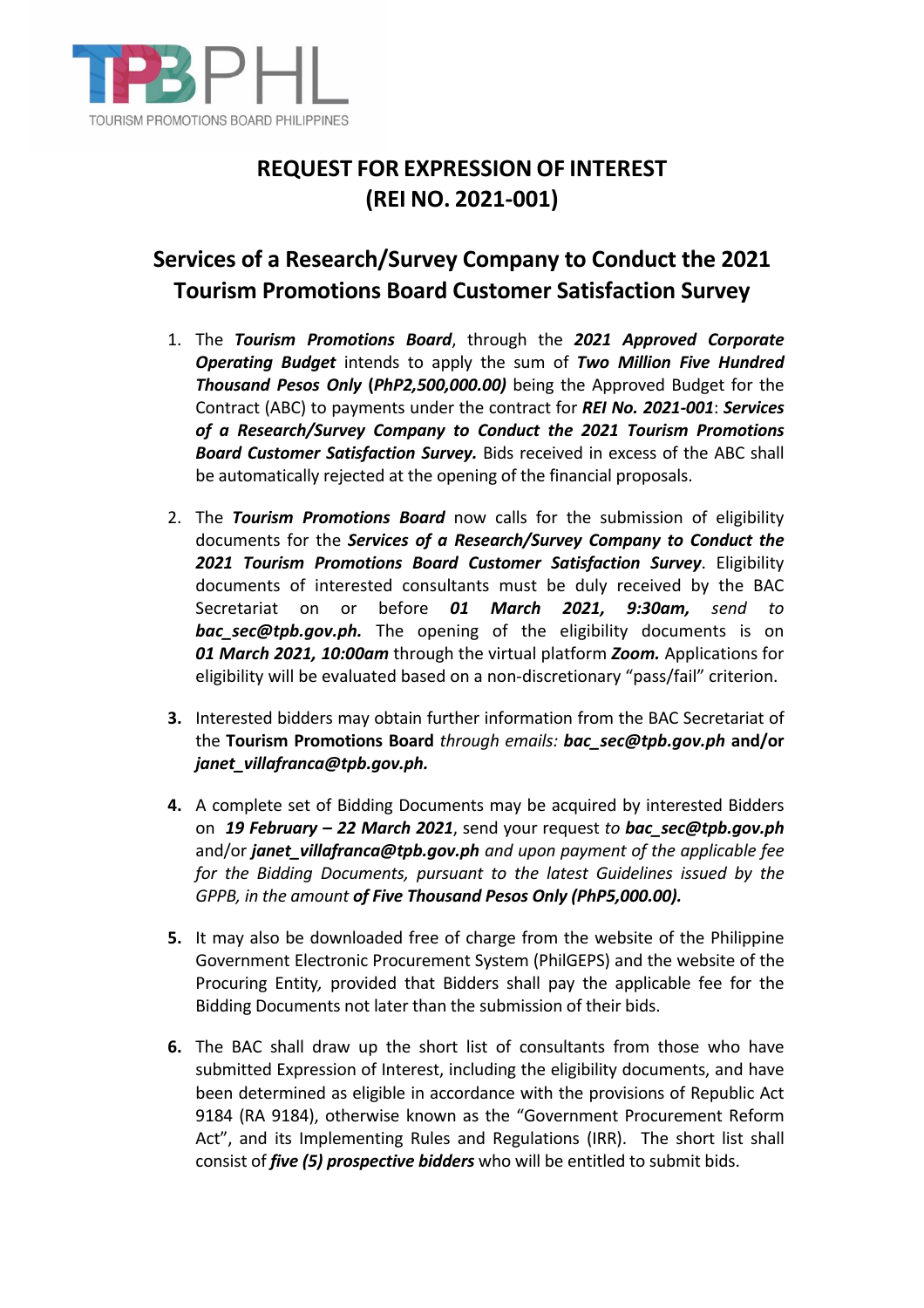The criteria and rating system for short listing are:

|    | <b>PARTICULARS</b>                                                                         | % WEIGHT |
|----|--------------------------------------------------------------------------------------------|----------|
| ı. | Applicable Experience of the Research/Survey Company                                       | 50%      |
|    | At least 5 years of experience in conducting customer                                      |          |
|    | satisfaction surveys and related researches, including analysis<br>А.<br>and presentation. | 30%      |
|    | With more than 5 years of experience (30%)                                                 |          |
|    | With 5 years of experience (25%)                                                           |          |
|    | With less than 5 years of experience (0%)                                                  |          |
|    | Successfully implemented similar projects within the last 5                                |          |
|    | years (minimum of 3 customer satisfaction survey-related                                   |          |
|    | projects, with at least 1 government client).                                              |          |
|    | B.                                                                                         | 15%      |
|    | Based on submitted Certificates of Project Completion showing                              |          |
|    | satisfactory delivery of service.                                                          |          |
|    | At least 3 customer satisfaction survey-related projects, with at                          |          |
|    | least 1 government client (15%)                                                            |          |
|    | At least 3 customer satisfaction survey-related projects, but                              |          |
|    | no government client (10%)                                                                 |          |
|    | Less than 3 customer satisfaction survey-related projects (0%)                             |          |
|    | Member of good standing in any internationally recognized                                  |          |
|    | association of marketing research agencies.                                                |          |
|    | C.                                                                                         | 5%       |
|    | Bidder should provide proof of membership and/or certificate of<br>good standing.          |          |
|    | With membership in any internationally-recognized association                              |          |
|    | of marketing research agencies (5%)                                                        |          |
|    | No membership in any internationally-recognized association                                |          |
|    | of marketing research agencies (0%)                                                        |          |
| П. | Qualification of personnel who may be assigned to the project                              |          |
|    | Note: Bidder to submit CV using TPF 6 Form which need not be                               | 30%      |
|    | notarized                                                                                  |          |
|    | All key personnel should have at least 3 years of work experience in                       |          |
|    | conducting surveys or qualitative and quantitative research.                               |          |
|    | All key personnel have more than 3 years of relevant work experience<br>(30%)              |          |
|    | All key personnel have 3 years of relevant work experience (25%)                           |          |
| Ш. | <b>Current Workload relative to Capacity</b>                                               | 20%      |
|    | The research/survey company is currently handling maximum of 10                            |          |
|    | projects.                                                                                  |          |
|    | Currently handling 5 or less projects (20%)                                                |          |
|    | Currently handling 6-10 projects (15%)                                                     |          |
|    | Currently handling more than 10 projects (0%)                                              |          |
|    | <b>TOTAL</b>                                                                               | 100%     |
|    | $\lambda + \lambda = 0F$                                                                   |          |

*Passing rate is 85%*

*7.* Bidding will be conducted through open competitive bidding procedures using non-discretionary "pass/fail" criterion as specified in the IRR of RA 9184.